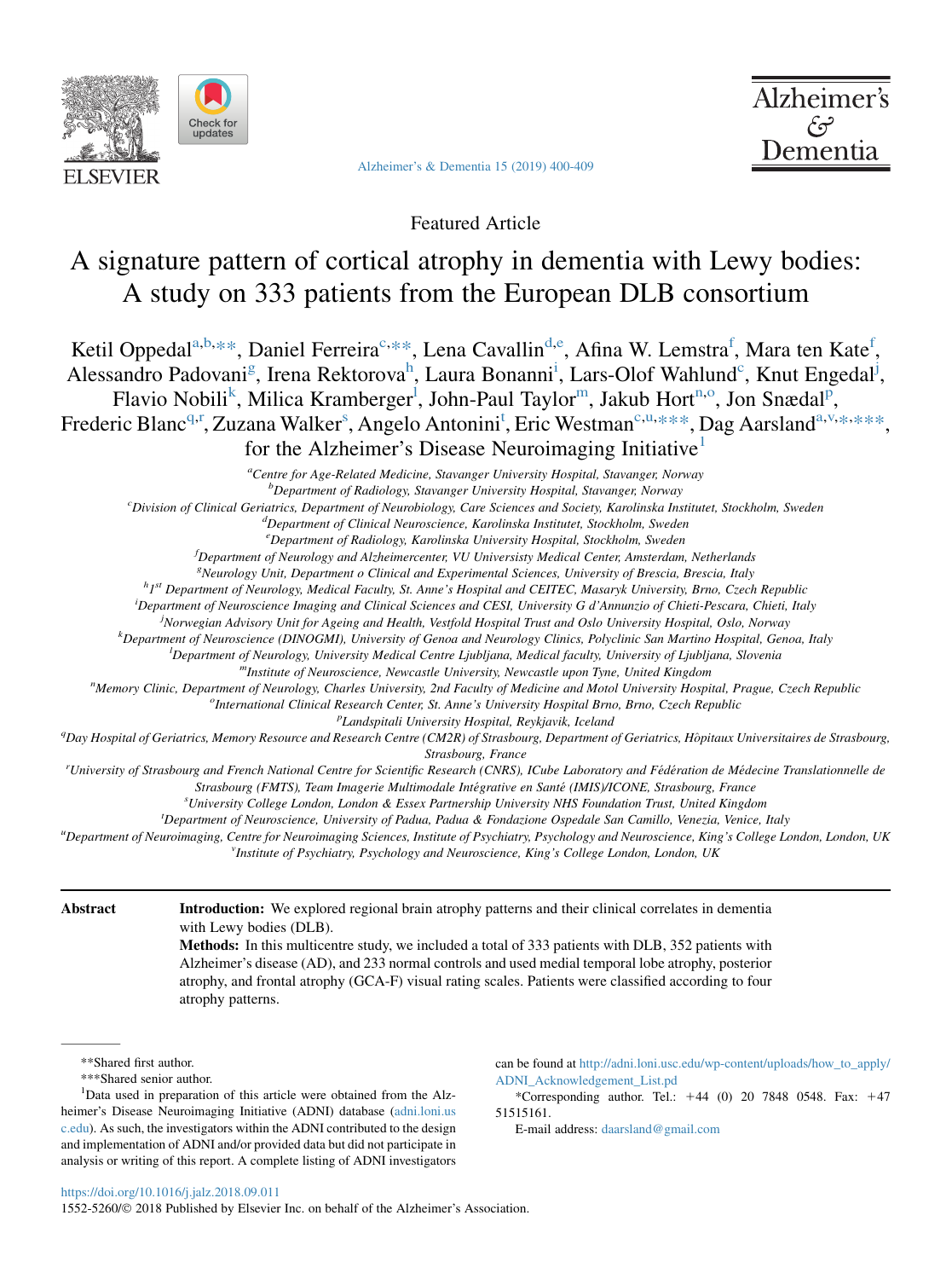Results: Patients with DLB had higher scores on all the three atrophy scales than normal controls but had less medial temporal lobe atrophy than those with AD (all P values  $\leq$  .001). A signature hippocampal-sparing pattern of regional atrophy was observed in DLB. The magnetic resonance imaging measures showed 65% ability to discriminate between DLB and AD and marginally contributed to the discrimination over and above the core clinical features.

Discussion: The most common pattern of atrophy of DLB was hippocampal-sparing. Future studies should explore whether comorbid AD pathology underlies the atrophy patterns seen in DLB. 2018 Published by Elsevier Inc. on behalf of the Alzheimer's Association.

Keywords: Dementia; Alzheimer's disease; Dementia with Lewy bodies; Medial temporal atrophy; Posterior atrophy frontal atrophy; Typical Alzheimer's disease atrophy pattern; Limbic-predominant atrophy pattern; Hippocampal spearing atrophy pattern; Minimal-atrophy pattern; Differential diagnosis; Magnetic resonance imaging; Neuroimaging

#### 1. Background

Differentiating between dementia types continues to be challenging due the clinicopathological overlap between neurodegenerative diseases [\[1\]](#page-8-0) but is important for optimal patient care [\[2\]](#page-8-0). Misfolding and aggregation of the same proteins are common across different clinical phenotypes, and vice versa, the same clinical phenotype may result from different misfolded proteins [\[3\].](#page-8-0) For instance, amyloid- $\beta$  $(A\beta)$  plaques, the main pathophysiological hallmark of Alzheimer's disease (AD), are commonly found in dementia with Lewy bodies (DLB); and  $\alpha$ -synuclein inclusions, the key pathology in DLB, are often seen in AD brains [\[4\].](#page-8-0) In addition, the spatial distribution of misfolded proteins can vary within the same disease, leading to distinct disease subtypes [\[5–7\].](#page-8-0) Clinical and pathological heterogeneity is also common in DLB, such as the degree of AD-type pathology  $[8]$ , which influences the clinical presentation, progression, and response to treatment  $[9,10]$ . Thus, improving differential diagnosis between neurodegenerative diseases is important to provide optimal patient care and better predict future needs.

Structural magnetic resonance imaging (sMRI) is a powerful means to improve differential diagnosis and unravel disease heterogeneity [\[11\].](#page-8-0) Patterns of brain atrophy in sMRI can reliably track the spread of neurofibrillary tangles [\[7\]](#page-8-0) and easily be translated to the clinical routine by as-sessing brain atrophy with visual rating scales [\[5\].](#page-8-0) These visual rating scales are quick and easy to use and are the primary method for assessing brain structural changes in a clinical setting [\[12,13\].](#page-8-0) Atrophy in the medial temporal lobe, commonly measured with the medial temporal atrophy  $(MTA)$  scale  $[14, 15]$ , is included in the current diagnostic criteria for AD [\[16,17\]](#page-8-0). Conversely, preserved medial temporal lobe volume is listed as a supportive biomarker of DLB [\[18\].](#page-9-0) However, MTA does occur in DLB [\[19\]](#page-9-0), which would detract from the usefulness of this marker in individ-ual cases [\[20\].](#page-9-0) Combining the MTA scale with scales of frontal and posterior brain atrophy may improve their diagnostic capacity [\[13,21\]](#page-8-0). However, this has rarely been explored in DLB. The few sMRI studies in DLB usually include small samples (normally around 20 individuals), leading to inconsistent results [\[22–24\]](#page-9-0). Thus, investigating brain atrophy in DLB in a large cohort, combining MTA with scales of frontal and posterior brain atrophy, is urgently needed in DLB.

This retrospective study capitalizes on the European DLB consortium, which includes more than 1000 patients with DLB, one of the largest DLB cohorts worldwide [\[25\].](#page-9-0) The aims of the study were to explore (1) the regional brain atrophy pattern in DLB using clinically useful visual rating scales, (2) the ability of sMRI to discriminate between DLB and AD, and (3) the clinical correlates of MRI atrophy patterns in DLB.

#### 2. Material and methods

# 2.1. Case selection

The patients were referrals to 15 outpatient memory, movement disorders, geriatric medicine, psychiatric, and neurology clinics in Europe. We included patients with DLB, AD, and normal elderly control subjects (normal controls [NCs]) who had MRI scan available for analysis. In addition, we included scans of AD and NCs from ADNI [\(http://adni.loni.usc.edu/](http://adni.loni.usc.edu/), PI Michael M. Weiner) [\[26,27\].](#page-9-0) The ADNI is a multicenter study from the United States and Canada that was established to develop standardized imaging techniques and biomarkers in AD research. ADNI was launched in 2003 by the National Institute on Aging, the National Institute of Biomedical Imaging and Bioengineering, the Food and Drug Administration, private pharmaceutical companies, and nonprofit organizations. The number of participants and source are shown in [Table C1 in Appendix C.](#page-9-0)

#### 2.2. Diagnostic and clinical examination

As previously described for E-DLB (the retrospective European multicenter dementia with Lewy body study performed in collaboration with the European DLB consortium)  $[25]$ , diagnoses were made according to the 2005 international consensus criteria for probable DLB [\[28\],](#page-9-0) and standard diagnostic criteria for AD. Diagnosis was done by the treating physician, a group of at least two expert clinicians, or by a multidisciplinary team at a consensus diagnostic meeting based on all available clinical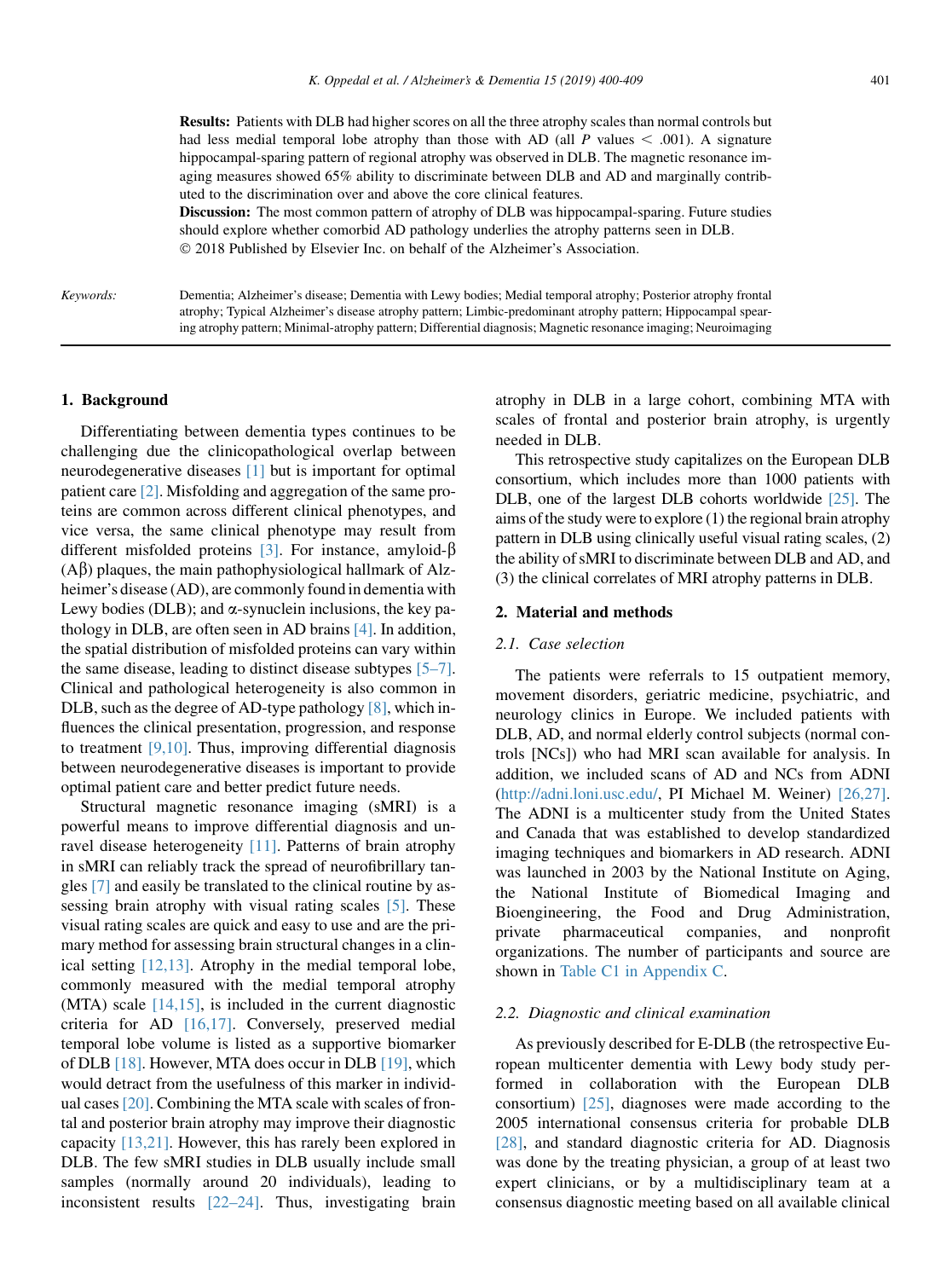and diagnostic test data. Diagnostic criteria and procedures for ADNI are described in the study by Jack et al. [\[26\].](#page-9-0)

Per design, the procedures were not harmonized across centers, but a detailed history and clinical examinations, including physical, neurological, and psychiatric examination, were performed by a licensed specialist. Centers were requested to record whether patients fulfilled criteria for parkinsonism, visual hallucinations, and fluctuating cognition as specified in the consensus criteria [\[28\]](#page-9-0), based on all available information. Routine blood tests were performed. Dopamine transporter SPECT (DAT) scan was available to support the diagnosis in approximately one-third of the patients with DLB and pathological confirmation in a minority. Cognitive screening was performed using the Mini–Mental State Examination (MMSE) [\[29\].](#page-9-0) MRI was used for unstructured radiological assessment to exclude other causes for dementia, but the visual rating scales were not part of the clinical diagnosis. Hence, some results in this study should be considered in the context of circularity, especially those related to MMSE and the core clinical features.

Patients with acute delirium, terminal illness, previous stroke, psychotic or bipolar disorder, craniocerebral trauma, or recently diagnosed with a major somatic illness were excluded from the present study.

# 2.3. Ethics

Local ethics committee at the individual center approved data collection for research and the inclusion of data in this multicentre study. The patients gave their written consent to use the unidentified results of their clinical, instrumental, and laboratory investigations for research purposes.

## 2.4. MRI acquisition and visual rating scales

Various MRI scanners and protocols were used as detailed in [Appendix A.](#page-9-0)

All scans were rated by an experienced radiologist (L.C.) who was blind to any clinical information including diagnosis. The rater has previously demonstrated excellent intrarater reliability in 120 random cases: weighted  $\kappa$  of 0.94 and 0.89 for MTA in left and right hemispheres, respectively, 0.88 for posterior atrophy (PA), and 0.83 for global cortical atrophy scale–frontal subscale (GCA-F) [\[5\]](#page-8-0).

Regional atrophy was assessed with three visual rating scales based on T1-weighted images as detailed elsewhere [\[21\].](#page-9-0) Briefly, atrophy in the medial temporal lobe was evaluated with the MTA scale  $[14]$ ; atrophy in the posterior cortex was evaluated with the PA scale [\[30\]](#page-9-0); and atrophy in the frontal lobe was evaluated with the GCA-F [\[31\].](#page-9-0) The MTA scale scores the degree of atrophy from zero to four in the hippocampus, parahippocampal gyrus, entorhinal cortex, and the surrounding cerebrospinal fluid spaces. The PA scale scores the degree of atrophy from zero to three in the posterior cingulate sulcus, precuneus, parieto-occipital sulcus, and the parietal cortex. The GCA-F scores the degree of atrophy from zero to three in the frontal lobe as delimited by the central sulcus, the frontal bone, and the fissure of Sylvius. In the three visual rating scales, a score of zero denotes no atrophy, whereas scores from one to three/four indicate an increasing degree of atrophy. MTA analysis was based on coronal reconstructions, GCA-F on axial reconstructions, and PA on reconstructions from all three planes.

Patterns of atrophy were investigated by combining the scores from MTA, GCA-F, and PA. Each case was classified according to our previously described system [\[5\]](#page-8-0) giving four distinct atrophy patterns: typical AD, limbic-predominant AD, hippocampal-sparing AD, and minimal-atrophy AD. Typical AD was defined as abnormal MTA together with abnormal PA and/or abnormal GCA-F. Limbic-predominant AD was defined as abnormal MTA alone with normal PA and GCA-F. Hippocampal-sparing AD included abnormal PA and/or abnormal GCA-F, but normal MTA. Minimalatrophy AD was defined as normal scores in MTA, PA, and GCA-F. Deviation from normality was established following previously published cutoffs [\[21\]](#page-9-0). The MTA scores  $\geq$ 1.5,  $\geq$ 1.5,  $\geq$ 2, and  $\geq$ 2.5 were considered abnormal for the respective age ranges 45–64, 65–74, 75–84, and 85–94 years. Because an age correction does not improve PA and GCA-F diagnostic performance, a score  $\geq 1$  was considered abnormal irrespectively of the age range [\[21\]](#page-9-0). More information regarding these subtypes can be found elsewhere [\[5\]](#page-8-0). [Fig. D1](#page-9-0) in [Appendix D](#page-9-0) shows visual examples of characteristic cases.

## 2.5. Statistics

The main interest in this study was the potential differences between DLB and NC, as well as between DLB and AD. Thus, pairwise models were conducted as described below and in [Appendix B,](#page-9-0) including all the variables of interest to investigate their effect simultaneously and reducing the number of comparisons [\[32\].](#page-9-0) A third pairwise model for the comparison between AD and NC is also reported for completeness of information. All the P values reported are two-sided and were considered significant when  $\leq 0.05$ . Furthermore, P values were adjusted with the Hochberg's correction for multiple testing as stated in [Results](#page-3-0) [\[33\]](#page-9-0).

The demographic and clinical data were pairwise compared across the study groups using logistic regression. Diagnosis was included as the Y variable and age, sex, education, and MMSE, as the predictors. The associations of these variables with the visual rating scales and with themselves in the patients with DLB are shown in [Fig. 1.](#page-3-0) Further details on these analyses are provided in [Appendix B.](#page-9-0) Based on this, we included age and sex as the main confounding variables in all the models. Sensitivity analyses were also conducted by including education as an extra confounding variable (as well as MMSE when comparing the AD and DLB groups).

The GCA-F and PA scales were pairwise compared across the study groups by using ordinal regression because of their ordinal nature. The GCA-F and PA ratings were included as Y variables, and diagnosis, age, sex, education,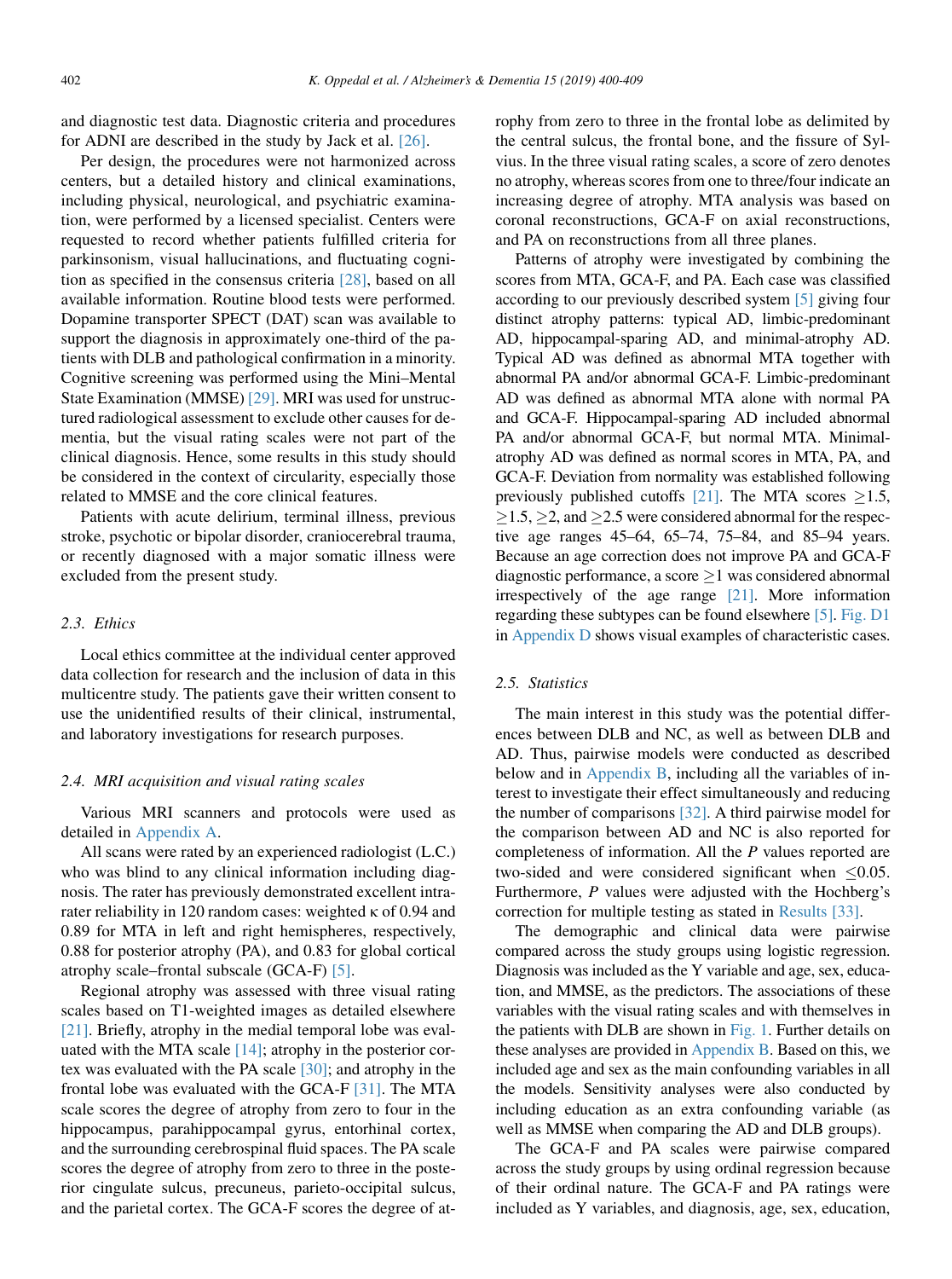<span id="page-3-0"></span>

Fig. 1. Correlation between age, sex, education, MMSE, and the visual rating scales in DLB. Weighted undirected graph with the edges showing the strength of the correlations (the thicker the edge, the higher the correlation coefficient). The size of the nodes represents the average weighted degree of each node, that is, the number of connections a node has with the rest of nodes (the larger the size, the larger number of connections). Modules are represented by colors: cluster 1 in salmon, including MMSE and education; and cluster 2 in green, including age, sex, and the three visual rating scales (i.e., MTA, GCA-F and PA). Abbreviations: GCA-F, global cortical atrophy scale–frontal subscale; MTA, medial temporal lobe atrophy; PA, posterior atrophy.

and MMSE as predictors in two separate models. A similar model using multiple linear regression was conducted for MTA (average of left and right). Mixed analysis of covariance was used to analyze the interaction between a between-subjects factor (diagnosis, 3 levels) and a withinsubjects factor (visual rating scale, 3 levels). Age, sex, education, and MMSE were included as covariate variables. MTA scores were converted to a scale of 0 to 3 in the mixed analysis of covariance to allow comparison with the GCA-F and PA scores. Conversion consisted of multiplying MTA scores by a factor of 0.75 [\[21\].](#page-9-0)

The frequency of each atrophy subtype was compared across the three groups using one-way ANOVA. The frequency of the different subtypes was compared within each diagnostic group against a random distribution using the  $\chi^2$  test. The details of stepwise analyses performed to investigate how well the visual ratings discriminate between patients with DLB and AD, as well as to investigate the association between the visual ratings and the core clinical features in the DLB patients, are described in [Appendix B.](#page-9-0)

#### 3. Results

# 3.1. Cohort characteristics

There were demographic and clinical differences between the groups (Table 1). The associations of these variables with the visual rating scales and with themselves in the patients with DLB are shown in Fig. 1. These differences and associations were therefore adjusted for in the analyses. The scores of the three visual rating scales are presented in [Table 2.](#page-4-0) The mixed analysis of covariance showed a significant interaction between study groups (DLB vs. AD vs. NC) and visual rating scales (MTA vs. GCA-F vs. PA)  $(F_{(4, 1583)} = 20.148; P < .001;$ age and sex included as covariate variables; [Fig. 2](#page-5-0)A). The DLB group had significantly more atrophy on all rating scales compared with the NCs (all  $P$  values <.001). Compared with AD, DLB had less MTA ( $P < .001$ ), but the groups did not differ significantly in GCA-F and PA scores. We observed a significantly higher overall atrophy in AD ( $P < .001$ ; [Fig. 2B](#page-5-0)). As described previously, this effect was explained by the higher MTA score in AD. All the results reported in this paragraph remained largely the same when including education and MMSE (when comparing DLB vs. AD) in subsequent sensitivity analysis (data not shown).

#### 3.2. Distribution of AD atrophy patterns

The distribution of the AD atrophy patterns differed between the groups and also varied considerably within groups [\(Table 3](#page-5-0)). As expected, most NC cases were classified in the "minimal-atrophy" group. Compared with the AD group, the DLB group included a lower proportion of "typical AD" and "limbic-predominant", but a larger proportion of "hippocampal-sparing" and "minimal-atrophy". Although hippocampal-sparing can include only posterior atrophy (abnormal PA scores), only frontal atrophy (abnormal GCA-F scores), or both, we further explored the distribution of abnormal PA and GCA-F scores within the hippocampal-

| Table 1              |
|----------------------|
| Patient demographics |

|                   |           |            |           | Patient characteristics DLB $(n = 333)$ AD $(n = 352)$ NC $(n = 233)$ DLB versus NC P value DLB versus AD P value AD versus NC P value |               |        |
|-------------------|-----------|------------|-----------|----------------------------------------------------------------------------------------------------------------------------------------|---------------|--------|
| Age               | 73.1(8.2) | 75.6 (7.5) | 75.5(5.5) | .013                                                                                                                                   | $<$ .001      | .411   |
| Sex, % female     | 38.4      | 51.1       | 47.6      | .468                                                                                                                                   | < .001        | .384   |
| Education, % high | 38.4      | 63.5       | 90.5      | $<$ .001                                                                                                                               | $<$ .001 $\,$ | .004   |
| MMSE              | 22.3(4.1) | 22.9(2.6)  | 29.2(1.0) | < .001                                                                                                                                 | .061          | $.001$ |
|                   |           |            |           |                                                                                                                                        |               |        |

Abbreviations: DLB, dementia with Lewy bodies; AD, Alzheimer's disease; NC, healthy controls; MMSE, Mini–Mental State Examination.

NOTE. Data are reported as mean (SD) for age and MMSE, and as percentage for sex and education. The variable years of education is coded as 0 (low education: less than 12 years of education) or 1 (high education: 12 years of education or more). The  $P$  values reported in the table were obtained by conducting three separate paired logistic regression analyses for diagnosis (Y) and age, sex, education, and MMSE (predictors). The omnibus results of these three models are reported in the [Appendix \(B\)](#page-9-0). The sample size in these three models is 885 due to missing values in education. Virtually the same results are obtained in the whole sample  $(N = 918)$  when excluding education from the models (data not shown, the P value in MMSE is 0.013 when comparing DLB and AD).

NOTE: Bold text indicates  $P$  value <.05.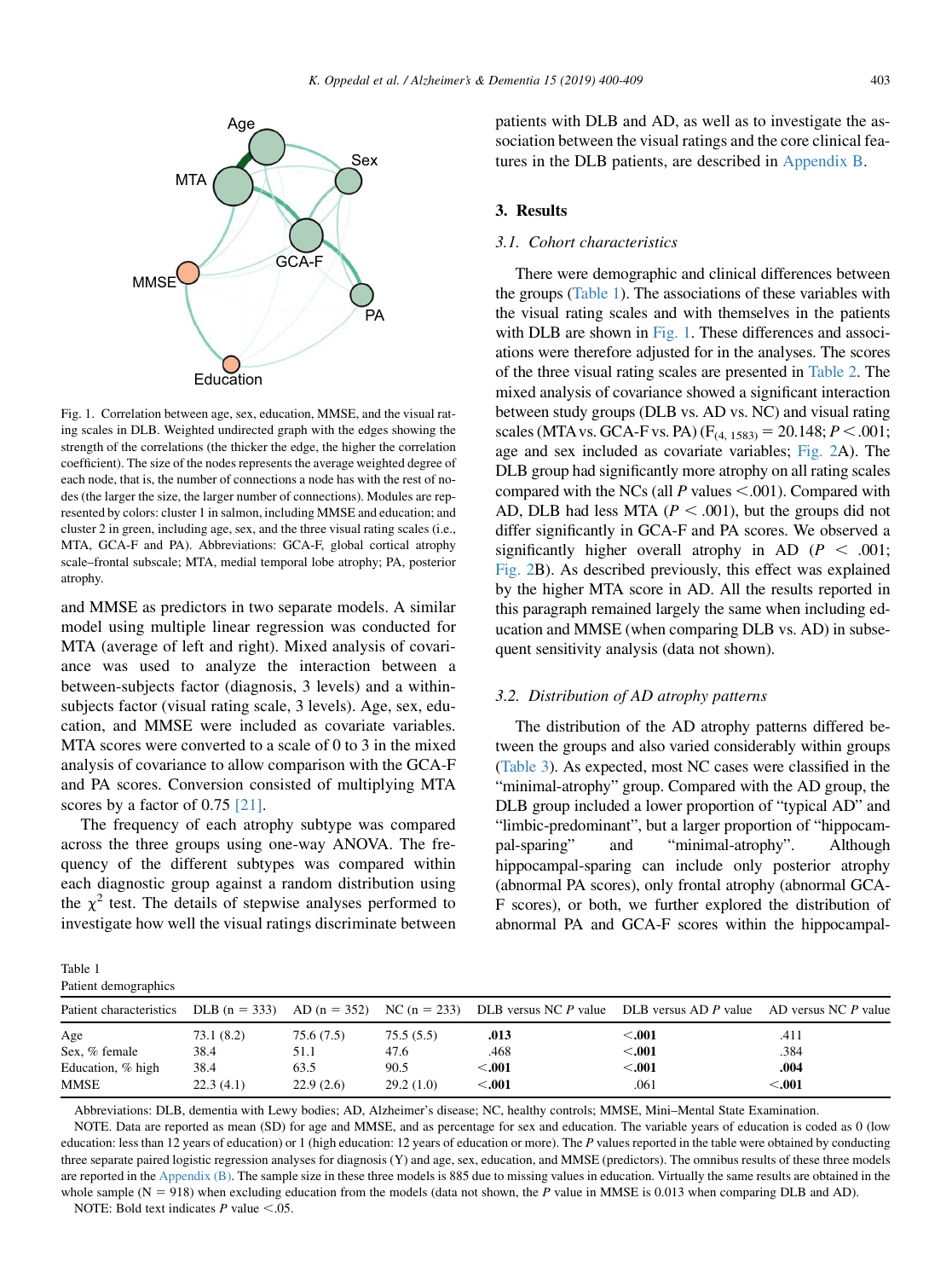<span id="page-4-0"></span>Table 2 Between-group differences in visual rating scales of brain atrophy

| Visual rating scale        | <b>DLB</b>   | AD             | NC               | DLB versus NC | DLB versus AD | AD versus NC |
|----------------------------|--------------|----------------|------------------|---------------|---------------|--------------|
| MTA, mean (SD)             | 1.49(0.86)   | 2.1(0.9)       | 0.9(0.7)         | < 0.001       | < 0.001       | < 0.001      |
| Score $0, \%$              | 6.3          | 1.7            | 24.5             |               |               |              |
| Score $1, \%$              | 41.7         | 21.3           | 51.5             |               |               |              |
| Score 2, $%$               | 34.5         | 34.7           | 21.5             |               |               |              |
| Score 3, $%$               | 13.2         | 31.0           | 2.6              |               |               |              |
| Score 4, $%$               | 4.2          | 11.4           | $\boldsymbol{0}$ |               |               |              |
| GCA-F, mean (SD)           | 0.41(0.60)   | 0.51(0.65)     | 0.08(0.27)       | < 0.001       | 0.157         | < 0.001      |
| Score $0, \%$              | 64.3         | 57.7           | 91.8             |               |               |              |
| Score 1, $%$               | 30.0         | 33.8           | 8.2              |               |               |              |
| Score 2, $%$               | 5.7          | 8.5            | $\boldsymbol{0}$ |               |               |              |
| Score 3, $%$               | $\mathbf{0}$ | $\overline{0}$ | $\mathbf{0}$     |               |               |              |
| PA, mean (SD)              | 0.84(0.82)   | 0.76(0.80)     | 0.36(0.64)       | < 0.001       | 0.143         | $<$ 0.001    |
| Score $0, \%$              | 40.8         | 45.2           | 71.2             |               |               |              |
| Score 1, $%$               | 36.6         | 34.4           | 22.3             |               |               |              |
| Score 2, $%$               | 20.4         | 19.6           | 5.2              |               |               |              |
| Score 3, $%$               | 2.1          | 0.9            | 1.3              |               |               |              |
| Overall atrophy, mean (SD) | 0.79(0.16)   | 0.94(0.16)     | 0.36(0.12)       | n.a.          | < 0.001       | n.a.         |
| First quartile             | 6.3          | 0.9            | 88.0             |               |               |              |
| Second quartile            | 42.3         | 17.3           | 12.0             |               |               |              |
| Third quartile             | 37.2         | 31.5           | 0.0              |               |               |              |
| Fourth quartile            | 14.1         | 50.3           | 0.0              |               |               |              |

Abbreviations: DLB, dementia with Lewy bodies; AD, Alzheimer's disease; NC, healthy controls; n.a., nonapplicable; MTA, medial temporal atrophy scale; GCA-F, global frontal atrophy scale–frontal subscale; PA, posterior atrophy scale.

NOTE. Data are reported as mean (SD) for both MTA (continuous variable) and GCA-F and PA (ordinal variables), for simplicity. The models are conducted on these data, and the frequency of the scores is also reported (in percentage). The P values reported in the table for MTA, GCA-F, and PA were obtained by conducting multiple linear regression (MTA) or ordinal regression (GCA-F and PA, separately) models with the visual rating scales as Y variables, and diagnosis, age, and sex as predictors. Education and MMSE were also included as extra predictors in the sensitivity analysis. The omnibus results of these models are reported in the [Appendix B](#page-9-0). The P values reported in the table for overall atrophy were obtained from the mixed analysis of covariance. Only the post hoc paired comparison involving DLB versus AD was of interest in the present study and is thus reported. Percentages for MTA scores are based on the highest score obtained in MTA (either side) only for this table.

NOTE: Bold text indicates  $P$  value <.05.

sparing pattern. The most contributing region to hippocampalsparing was the posterior cortex, especially in the NC group. However, concurrent abnormal scores in both the PA and GCA-F scales were also frequent in DLB and AD groups, as compared with the NC ( $P = .001$  and  $P = .026$ , respectively). Controlling for the covariates did not change this result.

# 3.3. Using visual rating scales to discriminate between DLB and AD

For all the analyses in this section, visual rating scores were dichotomized into normal (0) or abnormal (1) according to previously published cutoffs [\[21\].](#page-9-0) [Table 4](#page-6-0) shows the discriminative performance of several analyses conducted in a stepwise manner. MTA alone discriminated between DLB and AD with an accuracy of 64.7%. Including age, sex, and MMSE in a random forest model to control for their potential confounding effect did not modify this result substantially (accuracy  $= 60.7\%$ ). We then conducted another random forest model including GCA-F and PA in addition to MTA, age, sex, and MMSE. This model marginally increased the discriminative performance (accuracy =  $65.8\%$ ) [\(Table 4\)](#page-6-0).

The three visual rating scales combined with the DLB core clinical symptoms (and age, sex, and MMSE) in a new random forest model, achieved an accuracy of 90.4% to discriminate between DLB and AD, compared to 88.7% based on the core feature alone. MTA was the third variable in terms of importance, after parkinsonism and visual hallucinations, but before cognitive fluctuations [\(Table 4](#page-6-0)). Thus, MTA marginally improved discrimination beyond that provided by the clinical features of DLB alone. In particular, MTA made a major contribution in atypical DLB cases without parkinsonism and visual hallucinations, where a normal MTA score was able to rule in most of the patients with DLB with such a profile (9 of 11 patients with DLB). Using the atrophy patterns instead of the visual rating scales revealed comparable results and highlighted the importance of the hippocampal-sparing pattern. This means that a normal MTA score is important, but in combination with abnormal PA and/or GCA-F scores, it is even more important ([Table 4\)](#page-6-0). Similar results were obtained when these models were repeated by including education as extra predictive variable (data not shown).

# 3.4. Association between visual rating scales and core clinical features in DLB

Among patients with DLB with clinical information available ( $n = 275$ ), 77.2% had parkinsonism, 58.5% had visual hallucinations, and 84.7% had cognitive fluctuations.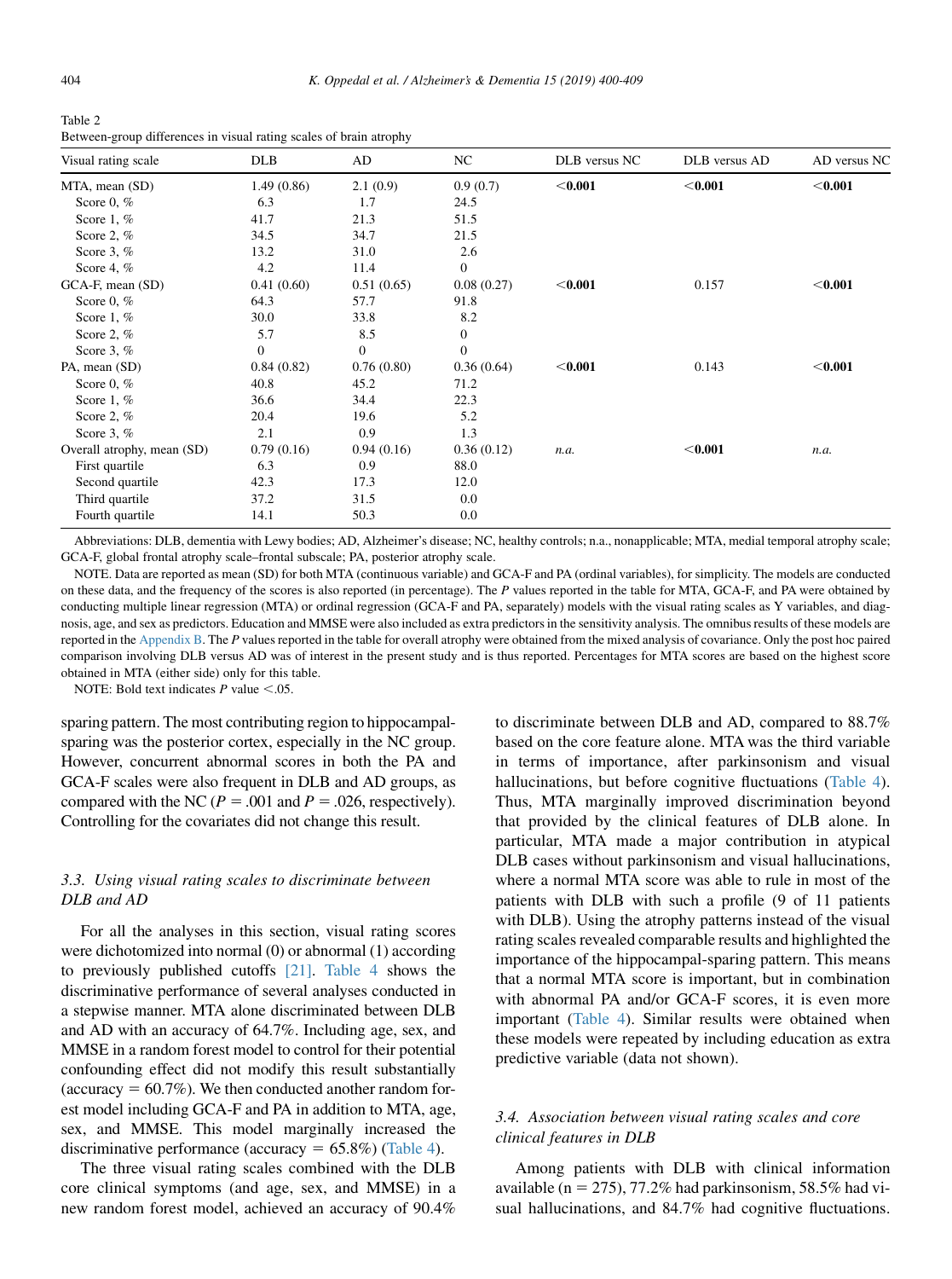<span id="page-5-0"></span>

Fig. 2. Interaction between study group and visual rating scale (A), and overall degree of atrophy across groups (B). Age and sex were included as covariate variables. Light gray, NC; Dark gray, DLB; black, AD. Abbreviations: DLB, dementia with Lewy bodies; AD, Alzheimer's disease; NC, healthy controls; MTA, medial temporal atrophy scale; GCA-F, global frontal atrophy scale–frontal subscale; PA, posterior atrophy scale.

For the following analyses, visual rating scores were dichotomized into normal (0) or abnormal (1) according to previously published cutoffs [\[21\].](#page-9-0) MTA was associated with a lower MMSE score ( $r = -0.145$ ,  $P = .008$ ). No significant associations were observed between GCA-F and PA and the MMSE score nor for the three visual rating scales with any of the three DLB core clinical features (data not shown).

All analyses were repeated including only those 94 patients with DLB with abnormal DAT scan. The results were similar to those in the total group, and several of them became more pronounced (data not shown).

## 4. Discussion

Establishing the signature pattern of brain atrophy in DLB has the potential to improve diagnosis, prediction of clinical course, and treatment response. The main novelty of this multicenter study is the first-time investigation of 4 distinct brain atrophy patterns in patients with DLB and its comparison with the distribution seen in AD. As a consequence, we have identified the signature atrophy pattern of DLB in the largest cohort reported to date. Although we found widespread atrophy across medial temporal, frontal, and parietal lobes as compared with controls, patients with DLB had less overall atrophy than those with AD. In particular, DLB had less MTA than AD but still showed PA and GCA-F atrophy, which indicates a higher frequency of the hippocampal-sparing pattern than AD. Thus, the signature pattern of brain atrophy in DLB is hippocampal-sparing. Furthermore, we also observed that MRI marginally improves the discrimination between DLB and AD over and above that of the core clinical features alone. In particular, MRI had greatest importance when discriminating atypical DLB cases without parkinsonism and visual hallucinations.

Relative preservation of medial temporal lobe is listed as a "supportive biomarker" in the recently revised diagnostic criteria for DLB [\[18\].](#page-9-0) MTA alone could discriminate between DLB and AD with 64.7% accuracy and contributed to the classification together with the core clinical features. However, a novel contribution of our study to the revised diagnostic criteria for DLB is that, indeed, lack of MTA is important, but more important is lack of MTA with the presence of atrophy in the posterior cortex (and/or the frontal cortex). This is by definition the hippocampal-sparing pattern. Thus, we suggest that relative preservation of medial temporal lobes concurrent with a marked PA and/or GCA-F supports the diagnosis of DLB, especially in cases showing inconsistent or absent core clinical features. The clinical utility of this finding should be explored in future studies and perhaps encourage a refinement of the MRI criteria in the current diagnostic criteria for DLB [\[18\]](#page-9-0). In particular, the clinical discrimination between patients with DLB and AD with a hippocampal-sparing pattern needs to be further explored.

The emergence of the hippocampal-sparing pattern in our study also aligns with another relevant functional biomarker

| Table 3 |                                                    |  |
|---------|----------------------------------------------------|--|
|         | Patterns of AD atrophy patterns in DLB, AD, and NC |  |

| Patterns of atrophy | DLB                    | AD                     | NC.                    | DLB versus NC  | DLB versus AD | AD versus NC   |
|---------------------|------------------------|------------------------|------------------------|----------------|---------------|----------------|
| Typical AD          | 28.8                   | 50.0                   | 4.3                    | $<$ 0.001 $\,$ | $<$ 0.001     | $<$ 0.001 $\,$ |
| Limbic-predominant  | 9.9                    | 18.2                   | 7.3                    | 0.350          | 0.002         | < 0.001        |
| Hippocampal-sparing | 39.3                   | 19.0                   | 26.2                   | 0.002          | $<$ 0.001     | 0.056          |
| Minimal-atrophy     | 21.9<br>$<$ 0.001 $\,$ | 12.8<br>$<$ 0.001 $\,$ | 62.2<br>$<$ 0.001 $\,$ | $<$ 0.001 $\,$ | 0.003         | < 0.001        |
|                     |                        |                        |                        |                |               |                |

Abbreviations: DLB, dementia with Lewy bodies; AD, Alzheimer's disease; NC, healthy controls.

NOTE. Data are reported as percentage. All the P values in this table were adjusted with the Hochberg's correction for multiple testing.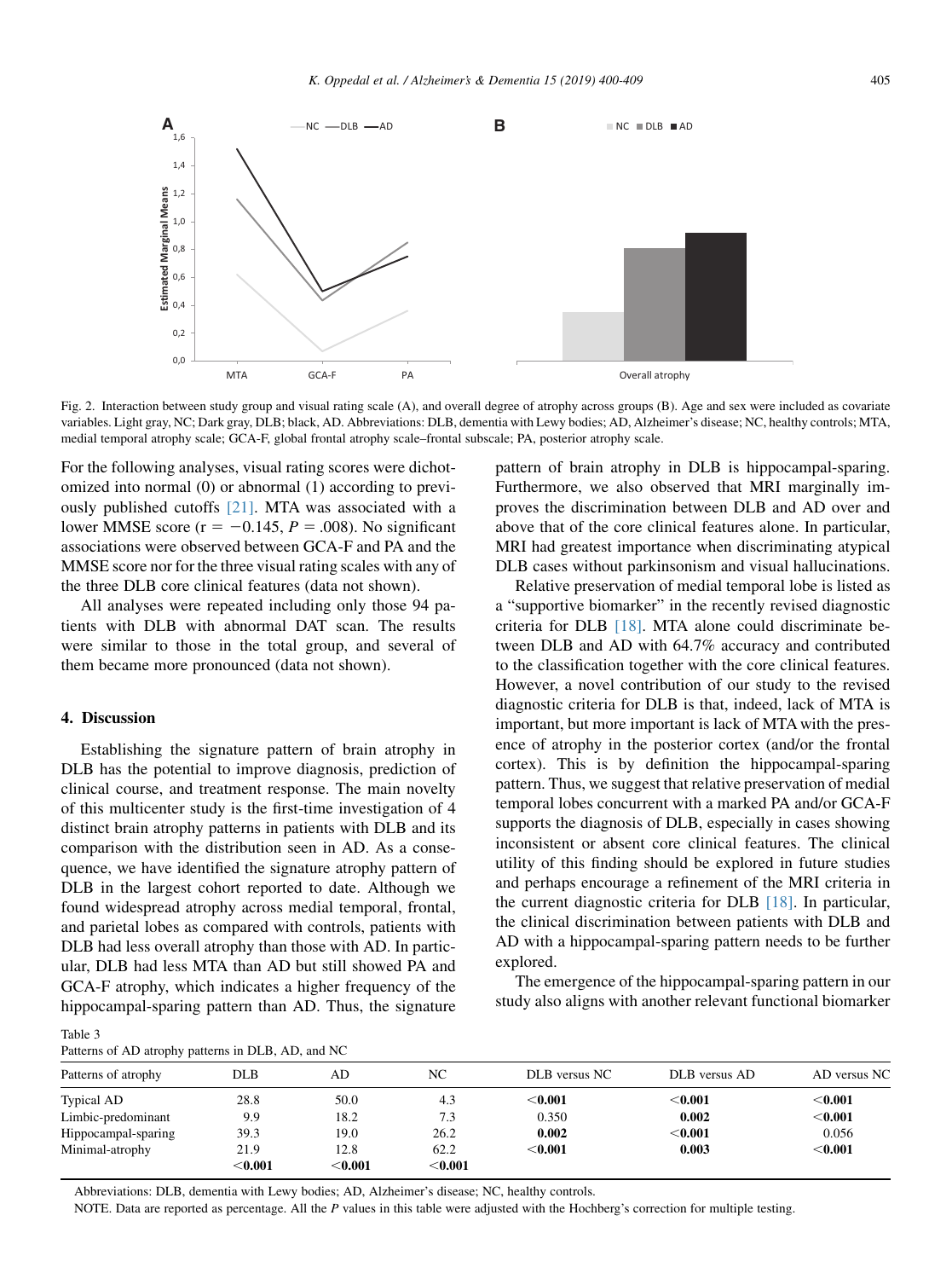#### <span id="page-6-0"></span>Table 4

Using visual rating scales to discriminate between DLB and AD

| Model                                        | ${\bf N}$           | Accuracy | Sensitivity | Specificity | Variables contribution*               |
|----------------------------------------------|---------------------|----------|-------------|-------------|---------------------------------------|
| $MTA^{\dagger}$                              | 685                 | 64.7     | 64.4        | 64.9        | n.a.                                  |
| MTA, age, sex, MMSE                          | 685                 | 60.7     | 57.4        | 72.4        | MTA, $Imp = 37.6$                     |
|                                              |                     |          |             |             | MMSE, $Imp = 21.0$                    |
|                                              |                     |          |             |             | Age, $Imp = 12.2$<br>Sex, $Imp = 7.0$ |
| MTA, GCA-F, PA, age, sex, MMSE               | 685                 | 65.8     | 55.0        | 76.1        | $MTA, Imp = 118.2$                    |
|                                              |                     |          |             |             | MMSE, $Imp = 61.0$                    |
|                                              |                     |          |             |             | Age, $Imp = 38.7$                     |
|                                              |                     |          |             |             | Sex, $Imp = 32.0$                     |
|                                              |                     |          |             |             | GCA-F, $Imp = 4.2$                    |
| PK, VH, CF, age, sex, MMSE                   | $291^{\ddagger}$    | 88.7     | 91.4        | 85.2        | $PK, Imp = 202.2$                     |
|                                              |                     |          |             |             | $VH, Imp = 109.0$                     |
|                                              |                     |          |             |             | $CF, Imp = 39.5$                      |
|                                              |                     |          |             |             | MMSE, $Imp = 21.2$                    |
| MTA, GCA-F, PA, PK, VH, CF, age, sex, MMSE   | $291^{\frac{1}{2}}$ | 90.4     | 91.4        | 89.1        | $PK, Imp = 188.6$                     |
|                                              |                     |          |             |             | $VH, Imp = 100.8$                     |
|                                              |                     |          |             |             | MTA, $Imp = 49.1$<br>$CF, Imp = 41.2$ |
|                                              |                     |          |             |             | MMSE, $Imp = 21.1$                    |
| Atrophy patterns, age, sex, MMSE             | 685                 | 65.0     | 55.9        | 73.6        | MMSE, $Imp = 18.5$                    |
|                                              |                     |          |             |             | $H-S$ , $Imp = 18.1$                  |
|                                              |                     |          |             |             | Typ AD, $Imp = 17.3$                  |
|                                              |                     |          |             |             | L-P, $Imp = 13.0$                     |
|                                              |                     |          |             |             | $M-A, Imp = 10.6$                     |
|                                              |                     |          |             |             | Age, $Imp = 9.9$                      |
|                                              |                     |          |             |             | Sex, $Imp = 6.3$                      |
| Atrophy patterns, PK, VH, CF, age, sex, MMSE | $291^{\frac{1}{2}}$ | 88.0     | 86.5        | 89.8        | $PK, Imp = 236.9$                     |
|                                              |                     |          |             |             | $VH$ , $Imp = 115.7$                  |
|                                              |                     |          |             |             | $CF, Imp = 63.0$                      |
|                                              |                     |          |             |             | $H-S$ , $Imp = 44.2$                  |
|                                              |                     |          |             |             | MMSE, $Imp = 21.1$                    |
|                                              |                     |          |             |             | Age, $Imp = 13.2$                     |
|                                              |                     |          |             |             | Typ AD, $Imp = 13.2$                  |

Abbreviations: MMSE, Mini–Mental State Examination; n.a., nonapplicable; MTA, medial temporal atrophy scale; GCA-F, global frontal atrophy scale– frontal subscale; PA, posterior atrophy scale; PK, parkinsonism; VH, visual hallucinations; CF, cognitive fluctuations; Typ AD, typical AD; H-S, hippocampal-sparing AD; L-P, limbic-predominant AD; M-A, minimal-atrophy AD; Imp, importance of a given variable in the random forest, with higher values denoting greater predictive capacity.

\*Variables that did not contributed to the model are not listed in the table.

<sup>7</sup>Sensitivity was measured as the percentage of patients with DLB with a normal MTA score, and specificity as the percentage of patients with AD with an abnormal MTA score.

<sup>‡</sup>Reduced N due to missing values in the DLB core clinical symptoms.

of DLB, i.e., the cingulate island sign and occipital hypoperfusion on <sup>18</sup>F-fluorodeoxyglucose positron emission tomography. The cingulate island sign reflects sparing of the posterior cingulate cortex relative to the precuneus and cuneus  $[34]$ . Combining MRI and <sup>18</sup>F-fluorodeoxyglucose positron emission tomography findings could potentially increase the accuracy of DLB diagnosis.

There is a remarkable pathological heterogeneity in DLB. Most patients with DLB have some degree of AD pathology, which varies from sparse to severe  $[8]$ . MTA is associated with degree of tau pathology [\[35\]](#page-9-0), thus more MTA can be seen as a proxy of AD [\[34\]](#page-9-0). This interpretation aligns with the data from Whitwell et al. [\[7\],](#page-8-0) where 42% of the patients with AD with a hippocampal-sparing pattern had DLB pathology, while only 30% of those with a typical AD or a limbic-predominant pattern had DLB pathology. Based on CSF analyses, AD pathology in DLB is associated with a more AD-like clinical phenotype [\[10\]](#page-8-0), more rapid progression of dementia [\[36\]](#page-9-0), and less response to cholinesterase inhibitors [\[9\].](#page-8-0) Thus, in addition to aiding in the differential diagnosis, the MRI atrophy pattern may provide information regarding the future rate of decline, which has been demonstrated in patients with AD [\[5\].](#page-8-0) However, there are at present only few longitudinal DLB studies, with small samples. Thus, investigating AD pathology in DLB patterns of atrophy is warranted.

We observed less overall structural atrophy in DLB than AD, with similar dementia severity. This suggests that functional brain changes, which are potentially reversible and amenable to drug therapy, may be more important in DLB than AD. For example, relatively more and earlier cholinergic deficits have been reported in DLB than AD [\[37\],](#page-9-0) which could lead to better response to cholinergic agents [\[38\].](#page-9-0)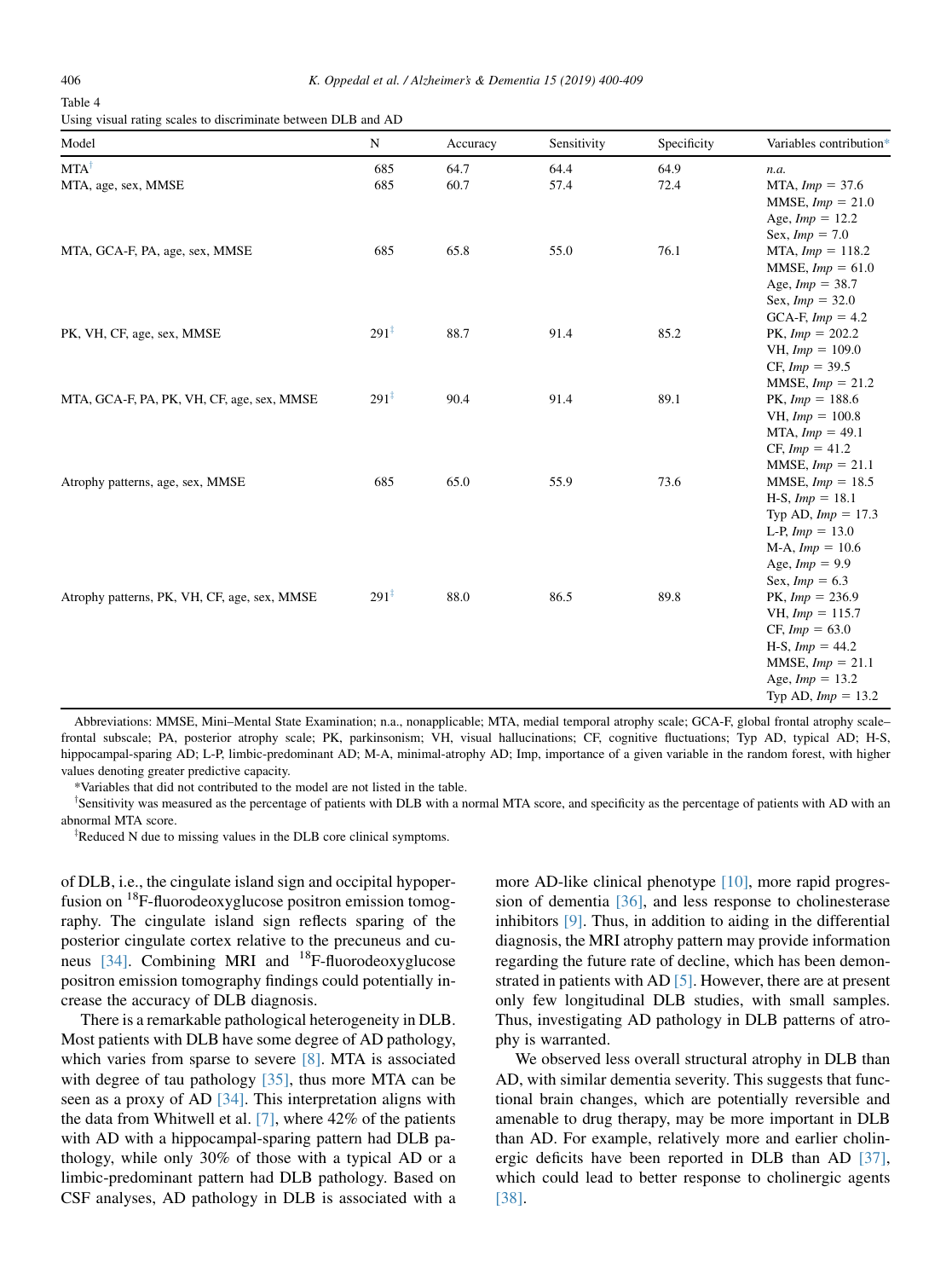Relatively little is known about the underlying mechanisms of the core clinical features in DLB. We found no significant associations between regional atrophy and the core DLB features. Previous studies conducted in smaller samples suggested that motor symptoms are associated with nigrostriatal pathology [\[39,40\].](#page-9-0) A recent longitudinal study found that progression of parkinsonism was associated with greater whole brain atrophy as well as more hippocampus and amygdala atrophy [\[35\]](#page-9-0). In our study, MTA was significantly associated with cognitive impairment (i.e., lower MMSE score), consistent with previous studies [\[34\]](#page-9-0). Visual hallucinations have been found to be related to occipital pathology [\[41\]](#page-9-0), but we did not observe any significant association between visual hallucinations and scores in the PA scale. However, although one of the criteria of the PA scale is widening of the parieto-occipital sulcus [\[30\],](#page-9-0) and higher scores in the PA scale correlate with less gray matter in the occipital cortex  $[42]$ , the PA scale was not designed to measure atrophy specifically in the occipital lobe. More detailed analyses including automated methods for image data processing and analysis, for example, voxel-based morphometry or cortical thickness studies, may be needed to explore the structural brain correlates of these clinical features.

To our knowledge, this is the largest DLB cohort with MRI scans reported to date. The main limitation is the retrospective design, and thus, the diagnostic, clinical, and imaging procedures were not harmonized. To overcome the imaging issue, we applied visual rating scales of brain atrophy, performed by one rater across all centers, which are robust to variability in scanning parameters. Differences in age, sex, education, and MMSE scores were adjusted for throughout the statistical analyses. Diagnoses were mainly clinical, with only a subgroup having dopamine transporter SPECT and a minority with autopsy studies. Thus, some degree of misdiagnosis cannot be excluded, for example, with some patients with DLB being diagnosed as AD and vice versa. However, these limitations often lead to increased noise, thus reducing the possibility to identify small effect sizes and associations. Consistent with this, findings were similar or even more pronounced in the DLB subgroup with abnormal DAT scan. Hence, the observed findings in this large cohort are likely robust. However, to improve diagnostic accuracy, future studies should aim at including diagnostic markers highly specific for DLB, such as DAT scan, metaiodobenzylguanidine scan, and polysomnography [\[18\]](#page-9-0), and aim toward including a substantial subgroup of patients with autopsyconfirmed diagnosis. Visual rating scales are less sensitive than automated methods for image processing and analysis and are subject to rater bias. For this reason, all the scans were rated by a single experienced rater who has previously demonstrated high reliability [\[5\].](#page-8-0) Furthermore, numerous previous studies have validated MTA, PA, and GCA-F against automated imaging methods [\[31,42–44\]](#page-9-0), including pathologically diagnosed dementia cases [\[45\].](#page-9-0) Visual rating scales are simple and quick [\[12,13,21\]](#page-8-0) and, thus, much more likely to be used in clinical practice, strengthening the real-world impact of our findings. Nonetheless, reliable ratings rely on experienced raters, which could limit the generalizability of this procedure to centers with lessexperienced raters. Finally, circularity cannot be excluded for MMSE and the core clinical features in this study. MRI was visually assessed in an unstructured manner as part of the diagnostic procedure but is not a core feature of DLB and thus was not used for the diagnosis of DLB in this cohort. Because our focus was brain atrophy, this issue highlights the discriminative value of MRI when compared to the core clinical criteria. With the inclusion of biomarkers as part of the diagnostic criteria for both DLB and AD, there will always be a risk for circularity, as previously discussed [\[12\].](#page-8-0)

In conclusion, we have shown that patients with DLB have widespread cortical atrophy, but compared with AD, DLB patients have less overall atrophy following a signature pattern consisting of a hippocampal-sparing type. Future studies should explore AD pathological comorbidity underlying these atrophy patterns in DLB, apply more detailed measurements of cortical and subcortical structures in large DLB cohorts, and explore their ability to predict key clinical features.

#### Acknowledgments

D.A. is a Royal Society Wolfson Research Merit Award Holder and would like to thank the Wolfson Foundation and the Royal Society for their support.

Funding sources: "This paper represents independent research [part] funded by the National Institute for Health Research (NIHR) Biomedical Research Center at South London and Maudsley NHS Foundation Trust and King's College London to D.A. The views expressed are those of the author(s) and not necessarily those of the NHS, the NIHR, or the Department of Health and Social Care". K.O. is funded by the Western Norway Regional Health Authority by Postdoc-grant 912152. E.W. and D.F. are supported by the Swedish Foundation for Strategic Research (SSF); the Strategic Research Program in Neuroscience at Karolinska Institutet (StratNeuro); the Swedish Research Council (VR); the Ake Wiberg foundation; Hjärnfonden; Alzheimerfonden; Demensfonden; and Birgitta och Sten Westerberg.

ADNI data: Data collection and sharing for this project was funded by the Alzheimer's Disease Neuroimaging Initiative (ADNI) (National Institutes of Health Grant U01 AG024904) and DOD ADNI (Department of Defense award number W81XWH-12-2-0012). ADNI is funded by the National Institute on Aging, the National Institute of Biomedical Imaging and Bioengineering, and through generous contributions from the following: AbbVie; Alzheimer's Association; Alzheimer's Drug Discovery Foundation; Araclon Biotech; BioClinica, Inc.; Biogen; Bristol-Myers Squibb Company; CereSpir, Inc.; Cogstate; Eisai Inc.; Elan Pharmaceuticals, Inc.; Eli Lilly and Company; EuroImmun; F. Hoffmann-La Roche Ltd and its affiliated company Genentech, Inc.; Fujirebio; GE Healthcare; IXICO Ltd.; Janssen Alzheimer Immunotherapy Research & Development,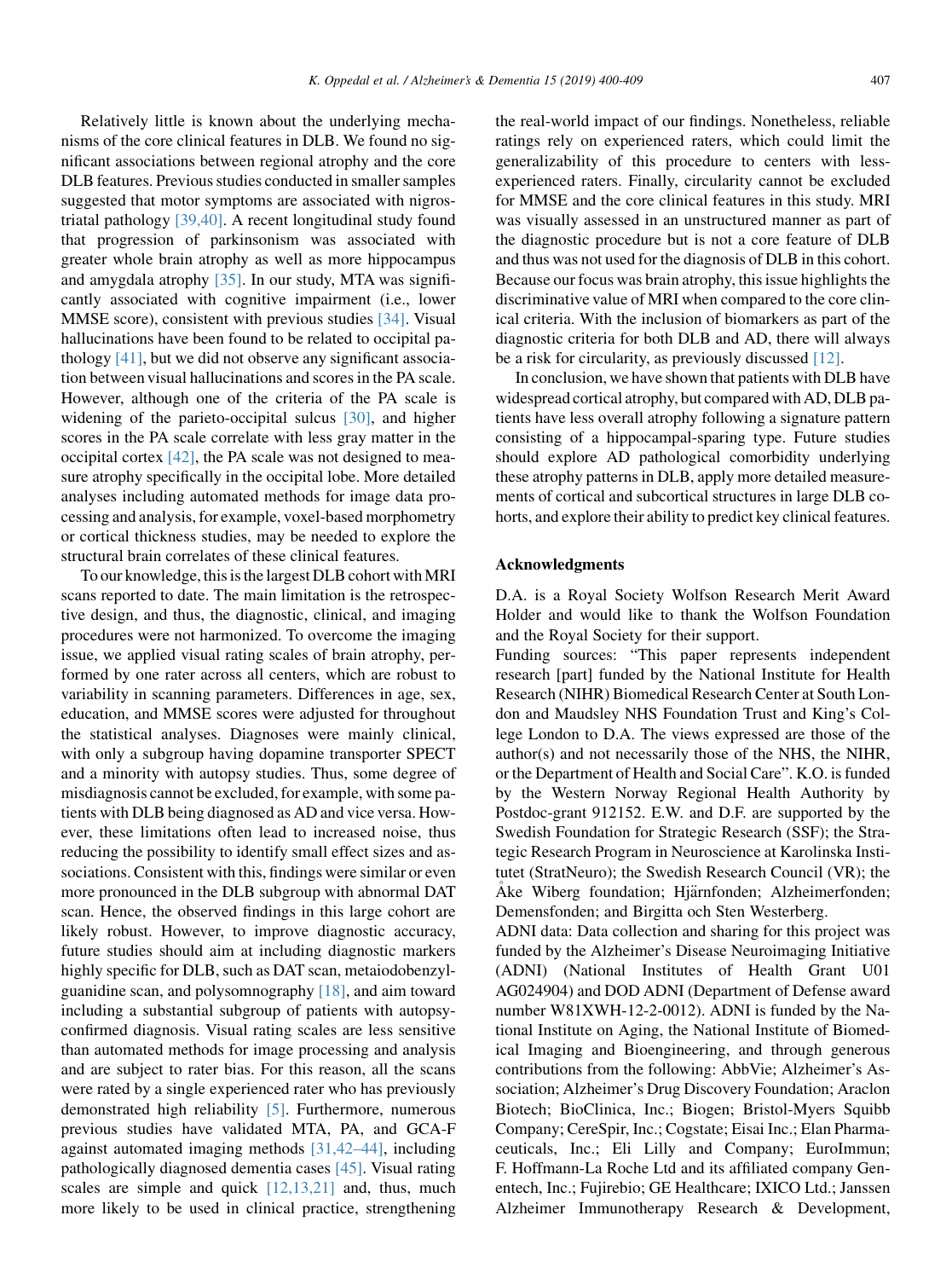<span id="page-8-0"></span>LLC.; Johnson & Johnson Pharmaceutical Research & Development LLC.; Lumosity; Lundbeck; Merck & Co., Inc.; Meso Scale Diagnostics, LLC.; NeuroRx Research; Neurotrack Technologies; Novartis Pharmaceuticals Corporation; Pfizer Inc.; Piramal Imaging; Servier; Takeda Pharmaceutical Company; and Transition Therapeutics. The Canadian Institutes of Health Research is providing funds to support ADNI clinical sites in Canada. Private sector contributions are facilitated by the Foundation for the National Institutes of Health [\(www.fnih.org](http://www.fnih.org)). The grantee organization is the Northern California Institute for Research and Education, and the study is coordinated by the Alzheimer's Therapeutic Research Institute at the University of Southern California. ADNI data are disseminated by the Laboratory for Neuro Imaging at the University of Southern California. A complete listing of ADNI investigators can be found at [http://adni.loni.usc.edu/wp-content/uploads/how\\_to\\_apply/](http://adni.loni.usc.edu/wp-content/uploads/how_to_apply/ADNI_Acknowledgement_List.pdf) [ADNI\\_Acknowledgement\\_List.pdf.](http://adni.loni.usc.edu/wp-content/uploads/how_to_apply/ADNI_Acknowledgement_List.pdf)

D.A. has received research support and/or honoraria from Astra-Zeneca, H. Lundbeck, Novartis Pharmaceuticals, and GE Health and served as a paid consultant for H. Lundbeck, Eisai, and Evonik. The other authors have nothing to declare.

# Supplementary data

Supplementary data to this article can be found online at [https://doi.org/10.1016/j.jalz.2018.09.011.](https://doi.org/10.1016/j.jalz.2018.09.011)

# RESEARCH IN CONTEXT

- 1. Systematic review: For the literature review, commonly available medical databases were searched, as well as important review papers in the field.
- 2. Interpretation: This is the largest dementia with Lewy bodies (DLB) cohort reported using simple and quick visual rating scales to demonstrate the pattern of cortical atrophy characteristics of DLB. These findings can aid in the differentiation between DLB and Alzheimer's disease. However, a variety of atrophy patterns, including no atrophy, were observed in DLB.
- 3. Future directions: Future studies should explore more detailed measurements of cortical and subcortical structures in large DLB groups and explore whether visual atrophy patterns can predict key clinical features including rate of cognitive decline. In addition, the mechanisms underlying the cortical atrophy patterns need to be identified.

## References

- [1] [Rivero-Santana A, Ferreira D, Perestelo-Perez L, Westman E,](http://refhub.elsevier.com/S1552-5260(18)33564-7/sref1) [Wahlund LO, Sarria A, et al. Cerebrospinal fluid biomarkers for the](http://refhub.elsevier.com/S1552-5260(18)33564-7/sref1) [differential diagnosis between alzheimer's disease and frontotemporal](http://refhub.elsevier.com/S1552-5260(18)33564-7/sref1) [lobar degeneration: systematic review, hsroc analysis, and confound](http://refhub.elsevier.com/S1552-5260(18)33564-7/sref1)[ing factors. J Alzheimers Dis 2017;55:625–44.](http://refhub.elsevier.com/S1552-5260(18)33564-7/sref1)
- [2] [Winblad B, Amouyel P, Andrieu S, Ballard C, Brayne C, Brodaty H,](http://refhub.elsevier.com/S1552-5260(18)33564-7/sref2) [et al. Defeating Alzheimer's disease and other dementias: a priority](http://refhub.elsevier.com/S1552-5260(18)33564-7/sref2) [for European science and society. Lancet Neurol 2016;15:455–532.](http://refhub.elsevier.com/S1552-5260(18)33564-7/sref2)
- [3] [Villemagne VL, Fodero-Tavoletti MT, Masters CL, Rowe CC. Tau im](http://refhub.elsevier.com/S1552-5260(18)33564-7/sref3)[aging: early progress and future directions. Lancet Neurol 2015;](http://refhub.elsevier.com/S1552-5260(18)33564-7/sref3) [14:114–24](http://refhub.elsevier.com/S1552-5260(18)33564-7/sref3).
- [4] [Toledo JB, Cairns NJ, Da X, Chen K, Carter D, Fleisher A, et al. Clin](http://refhub.elsevier.com/S1552-5260(18)33564-7/sref4)[ical and multimodal biomarker correlates of ADNI neuropathological](http://refhub.elsevier.com/S1552-5260(18)33564-7/sref4) [findings. Acta Neuropathol Commun 2013;1:65](http://refhub.elsevier.com/S1552-5260(18)33564-7/sref4).
- [5] [Ferreira D, Verhagen C, Hernandez-Cabrera JA, Cavallin L, Guo CJ,](http://refhub.elsevier.com/S1552-5260(18)33564-7/sref5) [Ekman U, et al. Distinct subtypes of Alzheimer's disease based on pat](http://refhub.elsevier.com/S1552-5260(18)33564-7/sref5)[terns of brain atrophy: longitudinal trajectories and clinical applica](http://refhub.elsevier.com/S1552-5260(18)33564-7/sref5)[tions. Sci Rep 2017;7:46263.](http://refhub.elsevier.com/S1552-5260(18)33564-7/sref5)
- [6] [Murray ME, Graff-Radford NR, Ross OA, Petersen RC, Duara R,](http://refhub.elsevier.com/S1552-5260(18)33564-7/sref6) [Dickson DW. Neuropathologically defined subtypes of Alzheimer's](http://refhub.elsevier.com/S1552-5260(18)33564-7/sref6) [disease with distinct clinical characteristics: a retrospective study. Lan](http://refhub.elsevier.com/S1552-5260(18)33564-7/sref6)[cet Neurol 2011;10:785–96](http://refhub.elsevier.com/S1552-5260(18)33564-7/sref6).
- [7] [Whitwell JL, Dickson DW, Murray ME, Weigand SD,](http://refhub.elsevier.com/S1552-5260(18)33564-7/sref7) [Tosakulwong N, Senjem ML, et al. Neuroimaging correlates of path](http://refhub.elsevier.com/S1552-5260(18)33564-7/sref7)[ologically defined subtypes of Alzheimer's disease: a case-control](http://refhub.elsevier.com/S1552-5260(18)33564-7/sref7) [study. Lancet Neurol 2012;11:868–77.](http://refhub.elsevier.com/S1552-5260(18)33564-7/sref7)
- [8] [Howlett DR, Whitfield D, Johnson M, Attems J, O'Brien JT,](http://refhub.elsevier.com/S1552-5260(18)33564-7/sref8) [Aarsland D, et al. Regional multiple pathology scores are associated](http://refhub.elsevier.com/S1552-5260(18)33564-7/sref8) [with cognitive decline in lewy body dementias. Brain Pathol 2015;](http://refhub.elsevier.com/S1552-5260(18)33564-7/sref8) [25:401–8](http://refhub.elsevier.com/S1552-5260(18)33564-7/sref8).
- [9] [Graff-Radford J, Boeve BF, Pedraza O, Ferman TJ, Przybelski S,](http://refhub.elsevier.com/S1552-5260(18)33564-7/sref9) [Lesnick TG, et al. Imaging and acetylcholinesterase inhibitor response](http://refhub.elsevier.com/S1552-5260(18)33564-7/sref9) [in dementia with Lewy bodies. Brain 2012;135:2470–7.](http://refhub.elsevier.com/S1552-5260(18)33564-7/sref9)
- [10] [Lemstra AW, de Beer MH, Teunissen CE, Schreuder C, Scheltens P,](http://refhub.elsevier.com/S1552-5260(18)33564-7/sref10) [van der Flier WM, et al. Concomitant AD pathology affects clinical](http://refhub.elsevier.com/S1552-5260(18)33564-7/sref10) [manifestation and survival in dementia with Lewy bodies. J Neurol](http://refhub.elsevier.com/S1552-5260(18)33564-7/sref10) [Neurosurg Psychiatry 2017;88:113–8.](http://refhub.elsevier.com/S1552-5260(18)33564-7/sref10)
- [11] [Poulakis K, Pereira JB, Mecocci P, Vellas B, Tsolaki M, K](http://refhub.elsevier.com/S1552-5260(18)33564-7/sref11)1[oszewska I,](http://refhub.elsevier.com/S1552-5260(18)33564-7/sref11) [et al. Heterogeneous patterns of brain atrophy in Alzheimer's disease.](http://refhub.elsevier.com/S1552-5260(18)33564-7/sref11) [Neurobiol Aging 2018;65:98–108.](http://refhub.elsevier.com/S1552-5260(18)33564-7/sref11)
- [12] [Ferreira D, Jelic V, Cavallin L, Oeksengaard AR, Snaedal J, Hogh P,](http://refhub.elsevier.com/S1552-5260(18)33564-7/sref12) [et al. Electroencephalography is a good complement to currently es](http://refhub.elsevier.com/S1552-5260(18)33564-7/sref12)[tablished dementia biomarkers. Dement Geriatr Cogn Disord 2016;](http://refhub.elsevier.com/S1552-5260(18)33564-7/sref12) [42:80–92](http://refhub.elsevier.com/S1552-5260(18)33564-7/sref12).
- [13] [Harper L, Fumagalli GG, Barkhof F, Scheltens P, O'Brien JT,](http://refhub.elsevier.com/S1552-5260(18)33564-7/sref13) [Bouwman F, et al. MRI visual rating scales in the diagnosis of demen](http://refhub.elsevier.com/S1552-5260(18)33564-7/sref13)[tia: evaluation in 184 post-mortem confirmed cases. Brain 2016;](http://refhub.elsevier.com/S1552-5260(18)33564-7/sref13) [139:1211–25](http://refhub.elsevier.com/S1552-5260(18)33564-7/sref13).
- [14] [Scheltens P, Leys D, Barkhof F, Huglo D, Weinstein HC, Vermersch P,](http://refhub.elsevier.com/S1552-5260(18)33564-7/sref14) [et al. Atrophy of medial temporal lobes on MRI in "probable" Alz](http://refhub.elsevier.com/S1552-5260(18)33564-7/sref14)[heimer's disease and normal ageing: diagnostic value and neuropsy](http://refhub.elsevier.com/S1552-5260(18)33564-7/sref14)[chological correlates. J Neurol Neurosurg Psychiatry 1992;55:967–72](http://refhub.elsevier.com/S1552-5260(18)33564-7/sref14).
- [15] [Pereira JB, Cavallin L, Spulber G, Aguilar C, Mecocci P, Vellas B,](http://refhub.elsevier.com/S1552-5260(18)33564-7/sref15) [et al. Influence of age, disease onset and ApoE4 on visual medial tem](http://refhub.elsevier.com/S1552-5260(18)33564-7/sref15)[poral lobe atrophy cut-offs. J Intern Med 2014;275:317–30.](http://refhub.elsevier.com/S1552-5260(18)33564-7/sref15)
- [16] [Dubois B, Feldman HH, Jacova C, Hampel H, Molinuevo JL,](http://refhub.elsevier.com/S1552-5260(18)33564-7/sref16) [Blennow K, et al. Advancing research diagnostic criteria for Alz](http://refhub.elsevier.com/S1552-5260(18)33564-7/sref16)[heimer's disease: the IWG-2 criteria. Lancet Neurol 2014;](http://refhub.elsevier.com/S1552-5260(18)33564-7/sref16) [13:614–29](http://refhub.elsevier.com/S1552-5260(18)33564-7/sref16).
- [17] [McKhann GM, Knopman DS, Chertkow H, Hyman BT, Jack CR Jr,](http://refhub.elsevier.com/S1552-5260(18)33564-7/sref17) [Kawas CH, et al. The diagnosis of dementia due to Alzheimer's dis](http://refhub.elsevier.com/S1552-5260(18)33564-7/sref17)[ease: recommendations from the National Institute on Aging-Alz](http://refhub.elsevier.com/S1552-5260(18)33564-7/sref17)[heimer's Association workgroups on diagnostic guidelines for](http://refhub.elsevier.com/S1552-5260(18)33564-7/sref17) [Alzheimer's disease. Alzheimers Dement 2011;7:263–9](http://refhub.elsevier.com/S1552-5260(18)33564-7/sref17).